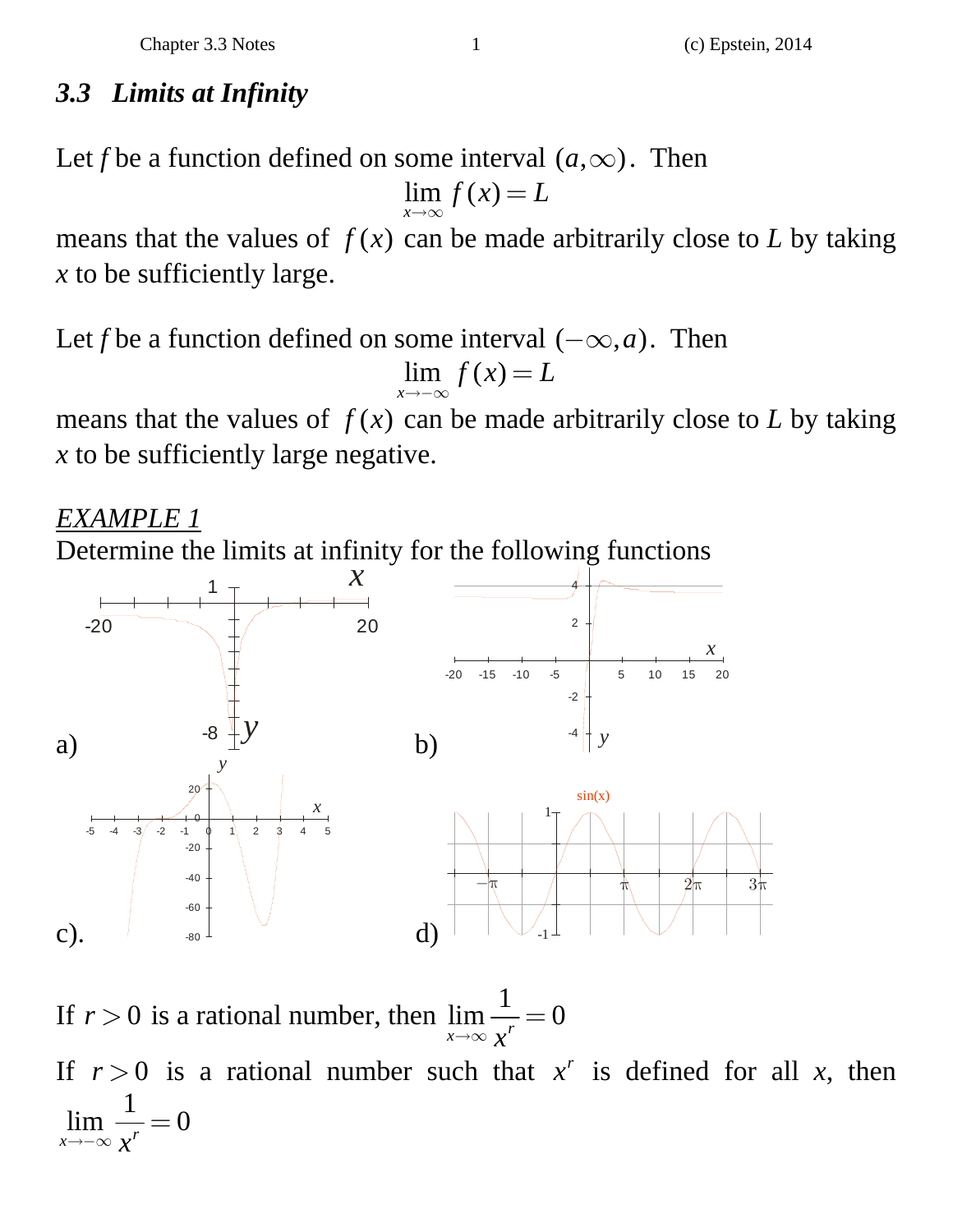Example: Evaluate the following limits and justify each step

a) 
$$
\lim_{x \to \infty} \frac{7x^3 + 4x}{2x^3 - x^2 + 3}
$$

b) 
$$
\lim_{x \to \infty} \frac{x^3 - 1}{x^4 + 1}
$$

$$
\lim_{x \to \infty} f(x) = \lim_{x \to \infty} \frac{p(x)}{q(x)} = \begin{cases} 0 & \text{if } \deg(p) < \deg(q) \\ L \neq 0 & \text{if } \deg(p) = \deg(q) \\ DNE & \text{if } \deg(p) > \deg(q) \end{cases}
$$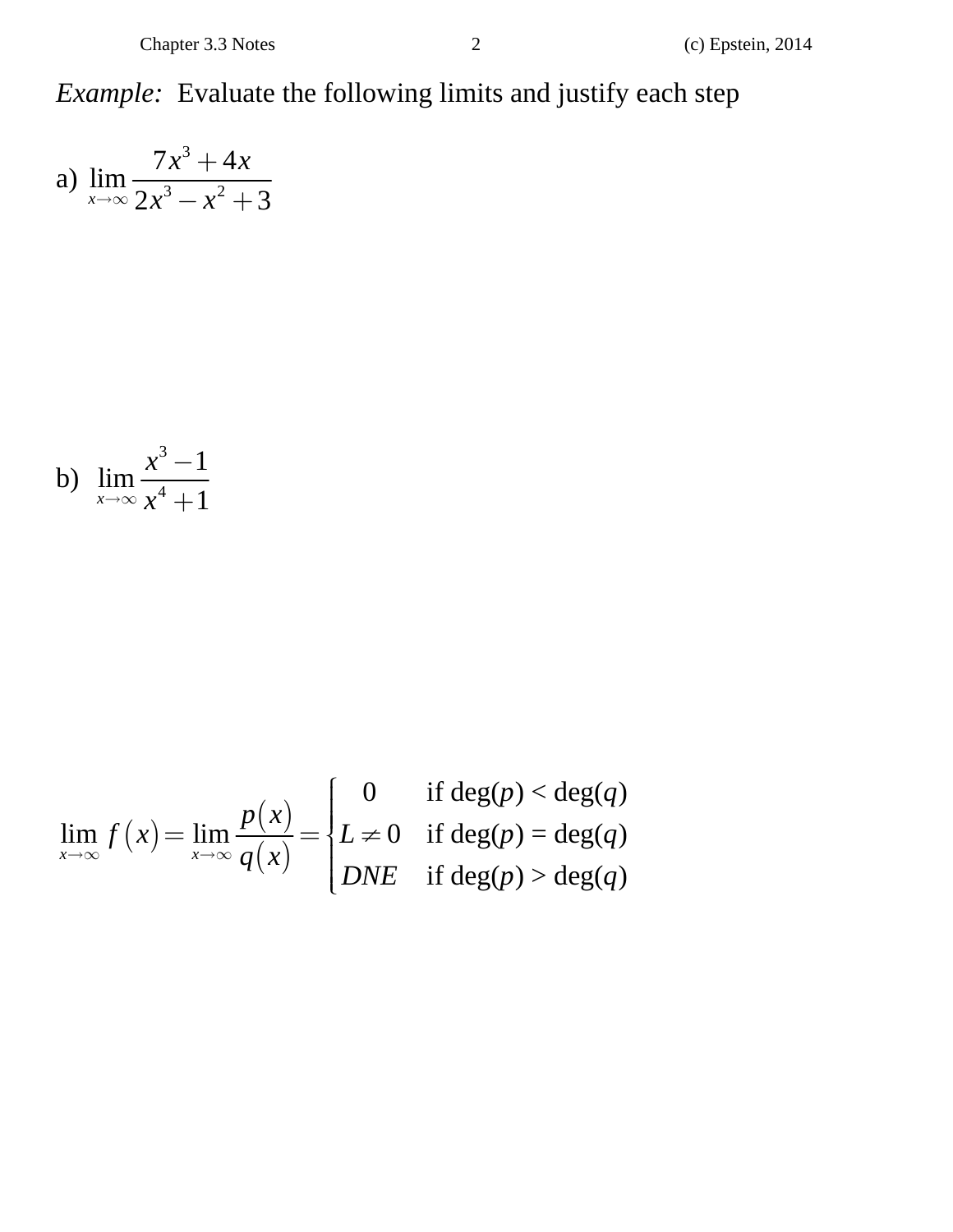## *Example:* Find the following limits

a) 
$$
\lim_{x \to \infty} \sqrt{\frac{2x^2 - 1}{x + 8x^2}}
$$

b) 
$$
\lim_{x \to -\infty} \frac{6t^2 + 5t}{(1-t)(2t - 3)}
$$

c) 
$$
\lim_{x \to -\infty} \frac{x^4 + 2x + 3}{x(x^2 - 1)}
$$

d) 
$$
\lim_{x \to -\infty} \frac{\sqrt{x^2 + 4x}}{4x + 1}
$$

$$
e) \ \lim_{x \to \infty} \left( \sqrt{x^2 + 3x + 1} - x \right)
$$